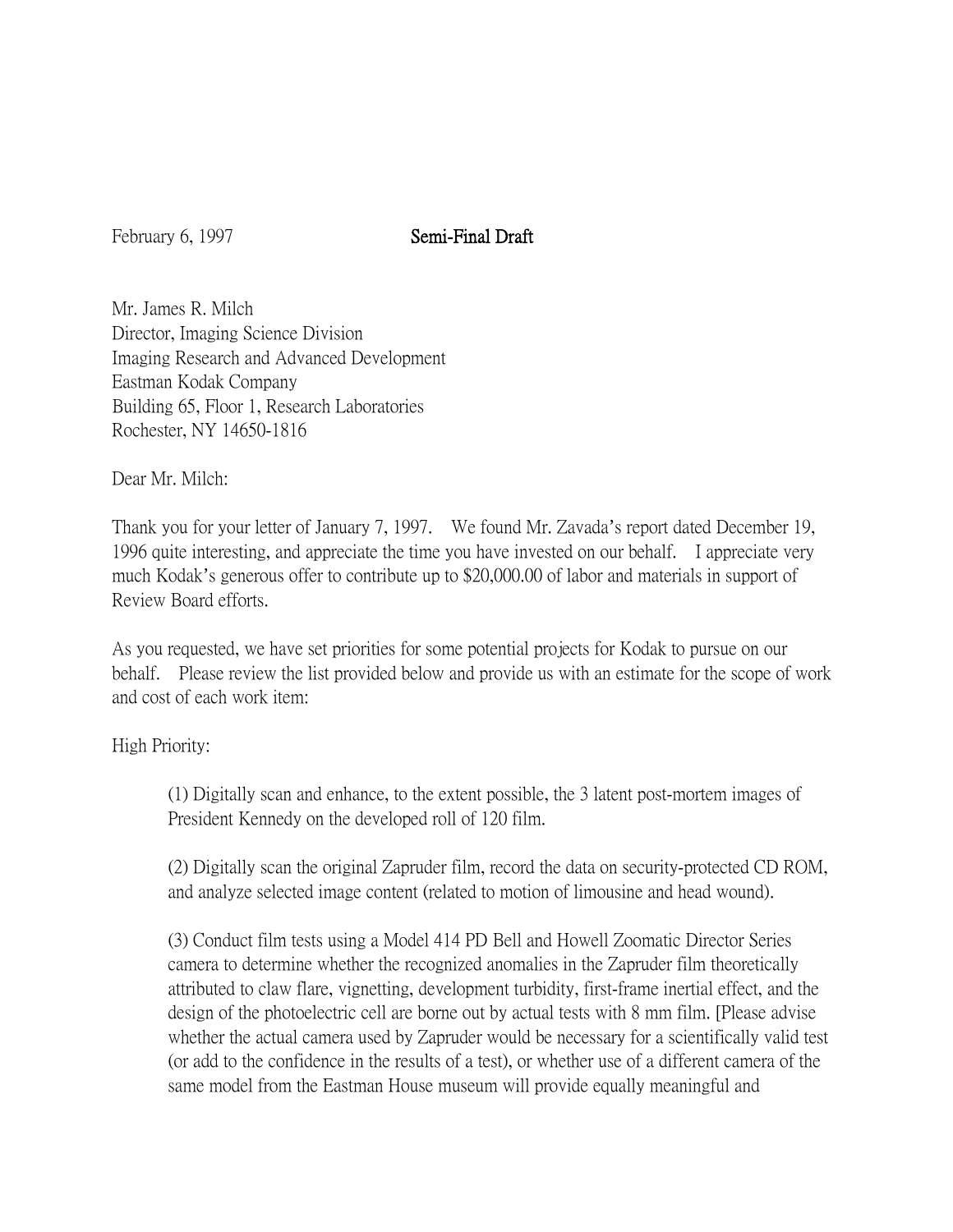scientifically valid results.]

(4) Digitize, analyze, and render judgments on selected autopsy images of President Kennedy in order to determine whether the photographic products in the Archives represent images which have been altered in any way (e.g., photos no. 15, 16, 42 and 43-- color positive transparencies and black and white negatives of back-of-the-head images).

(5) Examine, record and analyze edge-print information on all 4 National Archives copies of the Zapruder film (3 are labeled as first-generation, and one is labeled as second generation), and record best and final conclusions regarding age and pedigree of each of these 4 films. (ARRB desires Kodak do this on-site at the National Archives.)

(6) Examine, record and analyze edge-print information on the 35 mm format Nix and Muchmore films, and record best and final conclusions regarding age and pedigree of each of these films. (ARRB desires that Kodak do this on-site at the National Archives.)

## Middle Priority:

(1) Perform a technical study of autopsy images that will address, to the extent possible, whether the existing autopsy images (color transparencies and black and white negatives) are camera-original images of three dimensional objects, or whether they could be photographs of other photographs. (This study would expand upon the "gamma curve"--optical density vs. logarithm of exposure--discussions held between ARRB and Kodak representatives during our September 11, 1996 meeting.)

## Low Priority:

(1) Determine whether tests or further research can be conducted that would address the authenticity of the 3 x-ray images of the skull in the autopsy collection at the National Archives.

(2) Compare color autopsy images with black and white autopsy images, and determine whether anomalies exist between reds and blues in the color images, and the corresponding gray-scale in equivalent black and white images, based on types of film used.

For the record, I feel I should correct two inadvertent errors we noted in Mr. Zavada's report of